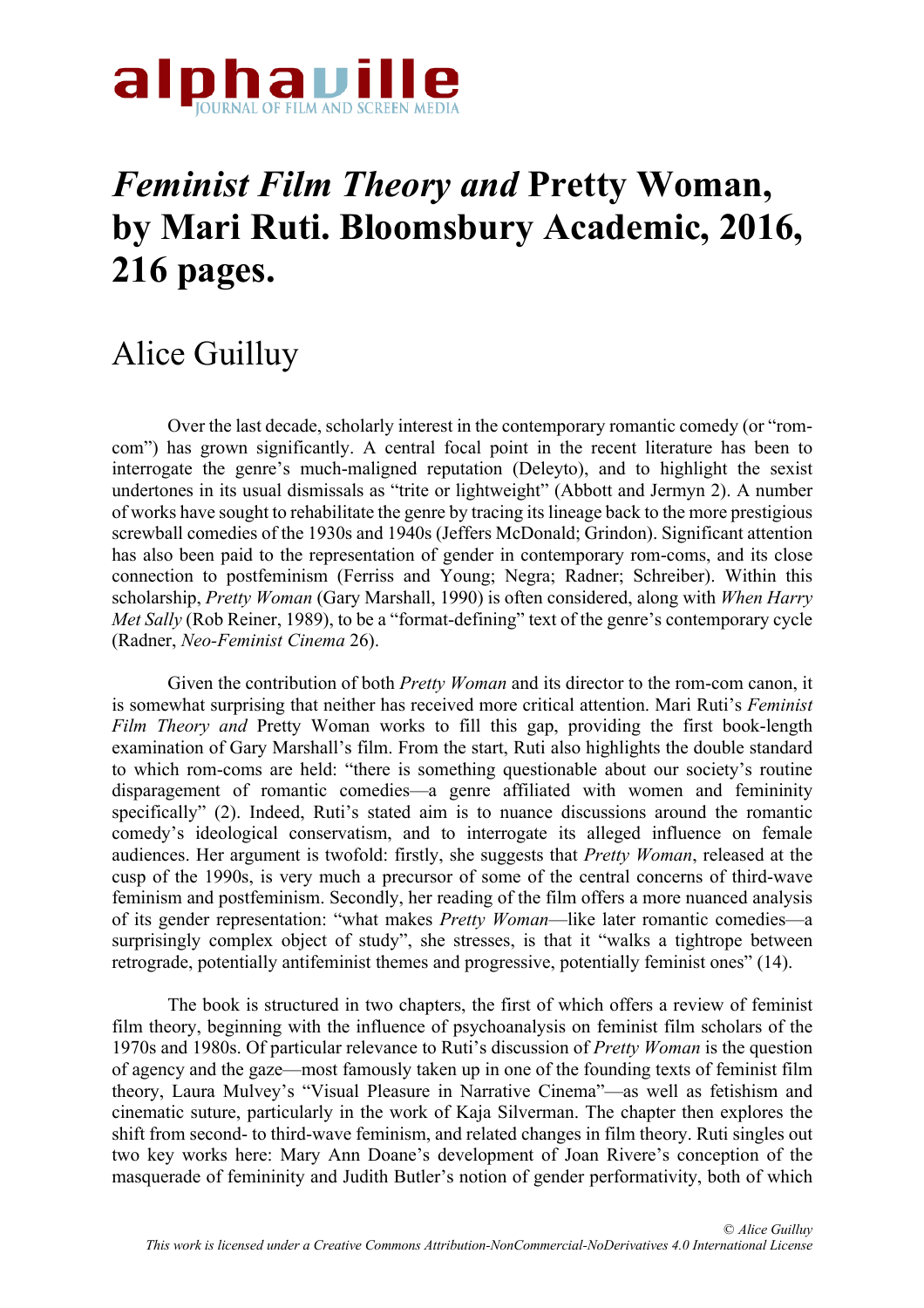theorise femininity as performative rather than essentialised. She notes that for both Doane and Butler, gender performance also has a liberating potential: "Butler's claim [regarding] the performative nature of gender opens up the possibility of performing it transgressively" (63). However, this emphasis on individual agency also aligns, Ruti argues, with the demands of neoliberalism (65).

This is where Ruti arrives at contemporary debates around postfeminism, a concept which is central to her book's overall argument. Drawing on the work of Rosalind Gill, Christina Scharff and Yael Sherman, Ruti defines postfeminism as "a mixture of antifeminist and feminist ideals" (82) whereby the feminist movement and its accomplishments are "both rejected by and incorporated into contemporary culture" (6), and which notably associates female emancipation with individual success (69–70). As scholars such as Lauren Berlant and Sarah Ahmed have noted, however, this has led to failure being blamed on individuals, and ignores wider structural inequalities. Of particular importance to Ruti is Ahmed's concept of "happiness scripts" (73), particularly the "marriage script" which suggests that happiness for women is unthinkable outside of heteronormative romantic relationships. Developing her previous work on self-help literature, Ruti suggests that, in contemporary culture, neoliberalism has redefined conceptions of love and marriage: love has thus become "labour-intensive", and only long-term relationships are seen as successful (74). Further drawing on the work of Rosalind Gill as well as film scholars such as Hilary Radner, Ruti notes that this is also true of the female body, which is subjected to constant surveillance and pressure forself-improvement. This has effectively turned women—including *Pretty Woman*'s heroine, Vivian (Julia Roberts)—into ideal neoliberal subjects.

The second chapter delves into the film itself and begins with an overview of its critical reception. Critics and academics writing in the 1990s were scathing in their reviews, both of the film as a cinematic product and of its regressive politics. Their criticism, Ruti notes, focused on the film's representation of gender roles and sex work, as well as its glorification of capitalism and consumerism (108). Ruti underlines the particularly negative reviews the film received from male academics and underlines the patronising undertones of some of these comments. Whilst she agrees that *Pretty Woman* contributes to social conditioning and sells a "happiness script", she rejects the notion that female viewers are "hoodwinked" by the film: "If anything, the preachy tone of critics such as [Claude] Smith and [Harvey Roy] Greenberg a tone that depicts female viewers as passive idiots undergoing a thorough patriarchal brainwashing—is arguably more offensive than the content of *Pretty Woman*" (112).

On the contrary, the chapter explores the complexity of the film's appeal for women and outlines some of its overlooked pleasures. For example, Ruti emphasises the importance of the film's dialogue and the pleasure of quoting along with well-known lines such as "she rescues him right back" or "I can do anything I want to, baby", some of which are more outwardly feminist that the film's overall narrative. Ruti's central argument is that *Pretty Woman*, as an iconic postfeminist text, contains both feminist and antifeminist elements, and she begins the second chapter with a discussion of the former. Contra much of the literature on the film (Greenberg; Caputi), Ruti argues that *Pretty Woman* is, in some ways, rather progressive in its representation of sex and romance. Thus, she suggests that the film blurs traditional gender boundaries by highlighting the similarity between its two leads, both of whom—to echo another famous line—"screw people for money" (113–14). Additionally, she notes that the film's "meet cute" plays with a classic gender stereotype, as Julia Roberts's Vivian is revealed to know much more about cars than Richard Gere's Edward. Ruti also argues that both characters undergo a transformation in the film, describing Edward leaving the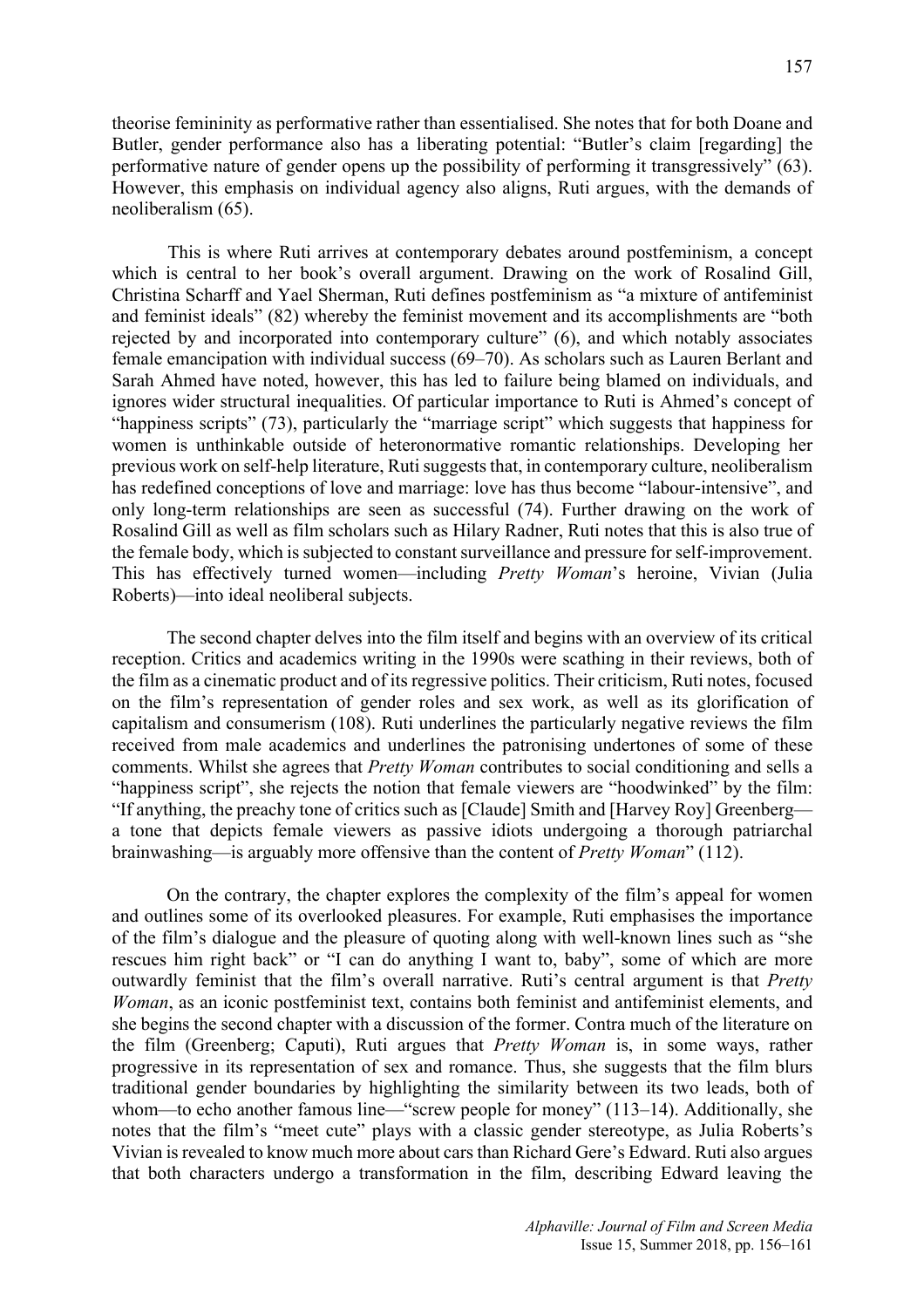"hypermasculine" world of high finance as a reverse Pygmalion narrative (139). Finally, she praises the film's relatively explicit representation of sexuality as well as the sexual agency of its heroine, which she notes is fairly exceptional in this cycle of the genre. For Ruti, this is one of the key reasons for *Pretty Woman*'s enduring success amongst female audiences: "Isn't there something rather brazen about a fairytale where the heroine's first sexual encounter with the prince is not a kiss but a blowjob?" (132).

The film is more ambivalent, however, in its representation of money. On the one hand, Ruti argues that the film is a critique of wealth, asserting from the opening sequence that money doesn't provide happiness (115). Moreover, unlike many of its contemporaries, the film also calls strong attention to class inequality, which is central to its premise (118). However, *Pretty Woman* manages to have its cake and eat it by simultaneously revelling in the visual pleasures of consumption (the décor, the food, and—crucially—the clothes) and decrying its moral corruption, particularly through the character of Philip, Edward's lawyer. Additionally, whilst the film's class inequalities are heavily racialized, this is effectively disavowed by the film. Ruti draws here on the work of scholars such as D. Soyini Madison, underlining that the central character's ability for class passing "presupposes whiteness" (124). Additionally, she notes that the film relies on racial stereotypes to highlight the class difference between Edward and Vivian: whilst Hollywood Boulevard is presented as ethnically diverse, Rodeo Drive and the Regent Beverly Wiltshire are frequented almost exclusively by white patrons (128).

*Pretty Woman's* postfeminist ambivalence is perhaps most significant, however, in its relationship to the male gaze and the masquerade of femininity. On the one hand, it is "impossible to watch *Pretty Woman* without realizing that Judith Butler is correct in postulating that gender is a performative accomplishment" (143). To support this point, Ruti pays significant attention to the film's opening scene, a montage sequence in which Vivian gets dressed and applies makeup. Her emphasis on the fragmentation and objectification of Vivian's body aligns with the analyses of other feminist scholars (Radner, "Pretty is as Pretty Does" 72– 3; Brunsdon 97), though hers is a more positive reading. Indeed, she notes that the sequence also makes plain the "technical" skills involved in the masquerade of femininity. Significant, too, is the nervous dynamism of Roberts' performance: whilst critics praised the actress's "naturalness" in the role, Ruti compellingly argues that her constant "fidgeting" suggests the uncomfortableness of the masquerade of femininity (174). At the same time, Ruti notes that Roberts's character is constantly subjected to the male gaze. This is strongly linked to class mobility, as Edward's first desiring look at Vivian comes only after he sees her in a new and expensive cocktail dress. In addition to her constant objectification by the camera, she is also fetishized to make her ultimate "rescue" and completion of Edward possible. Ruti thus closes the chapter by returning to psychoanalytical theory, arguing that the film's ambivalent selfawareness is central to its postfeminism as well as its fetishistic pleasures: as viewers, we are made keenly aware of the film's fictionality; and yet, we crave the temporary fulfilment that comes with the rom-com's happily-ever-after.

Ruti's definition of contemporary romantic comedy is broad, and throughout the book she seems to define the "rom-com" and the "chick flick" as broadly synonymous. This contrasts with the work of scholars such as Leger Grindon or Tamar Jeffers McDonald, who have highlighted the rom-com's longevity, from the screwballs of the 1930s to the contemporary rom-com via the "sex comedies" of the 1950s. By contrast, Ruti highlights the significant role *Pretty Woman* played in renewing the genre, which she argues had been "dormant" since the 1930s and 1940s (5). She draws a particular connection between the "spunky" heroine of screwball comedies and the "strong" rom-com heroine ushered in by Julia Roberts'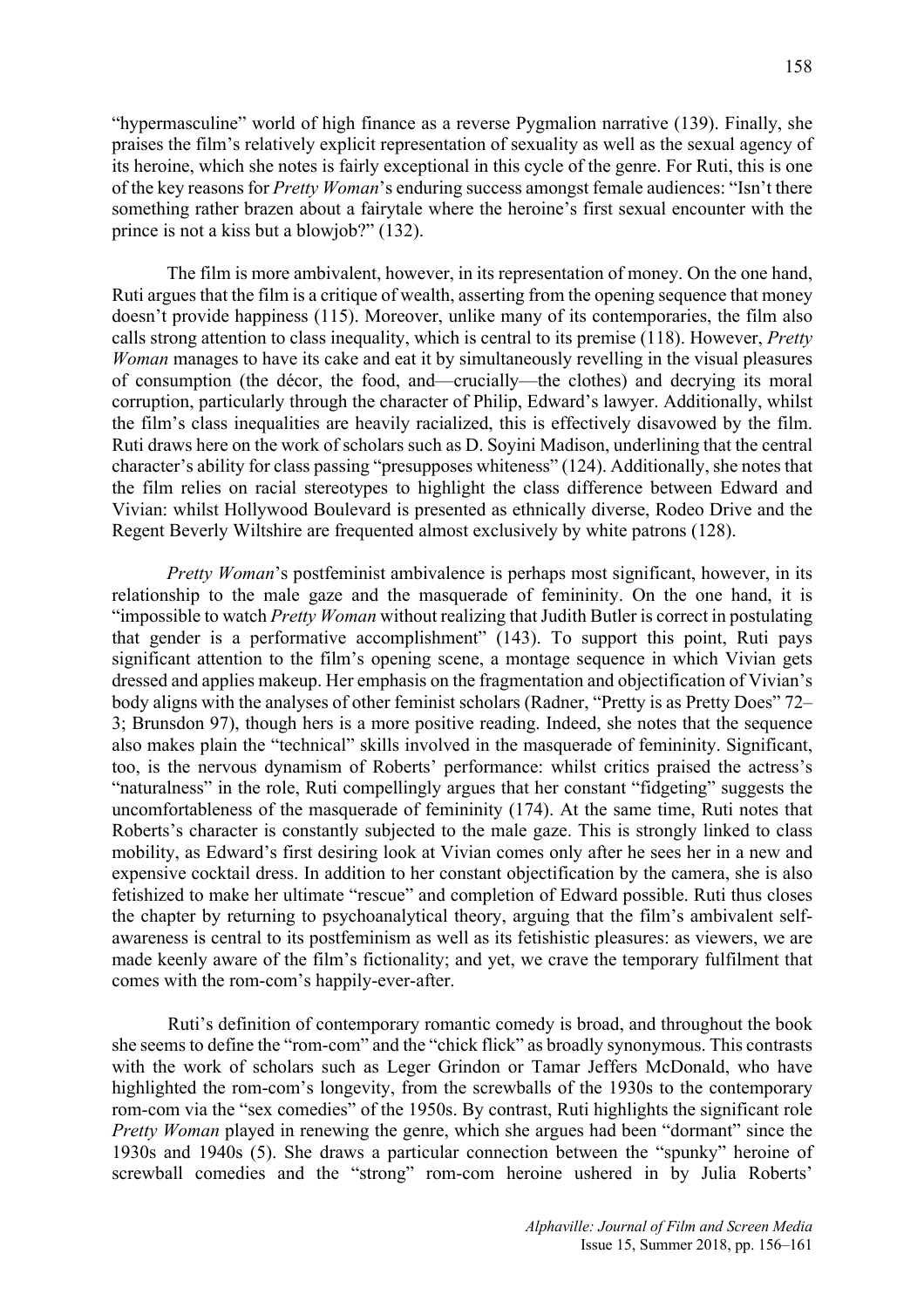performance. As noted above, Ruti's positive evaluation of Vivian's sexual agency diverges from previous scholarship on the film. As such, the book provides a very welcome and more nuanced analysis of *Pretty Woman*, making a convincing argument for its significance as a legitimate and complex object of study.

Ruti's argument is based on detailed analysis of the film's narrative and characters, as well as a compelling examination of the film's cinematography and mise en scène in the opening montage and opera sequence. Such formal and stylistic analysis could, however, have been developed a little further in the book's persuasive discussion of class. As Ruti argues, *Pretty Woman* both "allows the viewer to participate in the fantasy of spending at the same time as it condemns those who make a habit of it" (152). I would suggest that the film's framing supports the latter, as it often calls attention to the usually invisible labour supporting the privileged lifestyle of rom-com protagonists like Edward: the cleaners, chauffeurs, bell boys, receptionists, etc. That so many of these supporting roles are played by the same actors across Marshall's films—Hector Helizondo, Larry Miller, or Barbara and Kathleen Marshall—adds to their significance. As the rom-com continues to be denigrated as an "uncinematic" genre, it seems to me crucial to engage in more detailed formal and stylistic analysis of films such as *Pretty Woman*, as Ruti does here in her discussion of the male gaze and the masquerade of femininity.

Overall Ruti's book is an important addition to the growing literature on romantic comedy and will be of significant value to scholars of the genre, as well as those interested in gender and postfeminism more broadly. Additionally, Chapter 1 offers a wonderfully approachable introduction to key debates in psychoanalytical and feminist film theory: as such, the book would be a great addition to a number of undergraduate film courses.

## **References**

- Abbott, Stacey, and Deborah Jermyn. *Falling in Love Again: Romantic Comedy in Contemporary Cinema*. I. B. Tauris, 2009.
- Ahmed, Sara. *The Promise of Happiness*. Duke UP, 2010.
- Berlant, Lauren. *Cruel Optimism*. Duke UP, 2011.
- Brunsdon, Charlotte, *Screen Tastes: Soap Opera to Satellite Dishes*. Routledge, 1997.
- Butler, Judith. *Gender Trouble*. Second edition. Routledge Classics, 2006.
- Caputi, Jane. "Sleeping with the Enemy as *Pretty Woman*, Part II?" *Journal of Popular Film and Television*, vol. 19, no. 1, 1991, pp. 2–8.

Deleyto, Celestino. *The Secret Life of Romantic Comedy*. Manchester UP, 2009.

Doane, Mary Ann. "Film and the Masquerade: Theorising the Female Spectator." *Screen*, vol. 23, no. 3–4, 1982, pp. 74–88.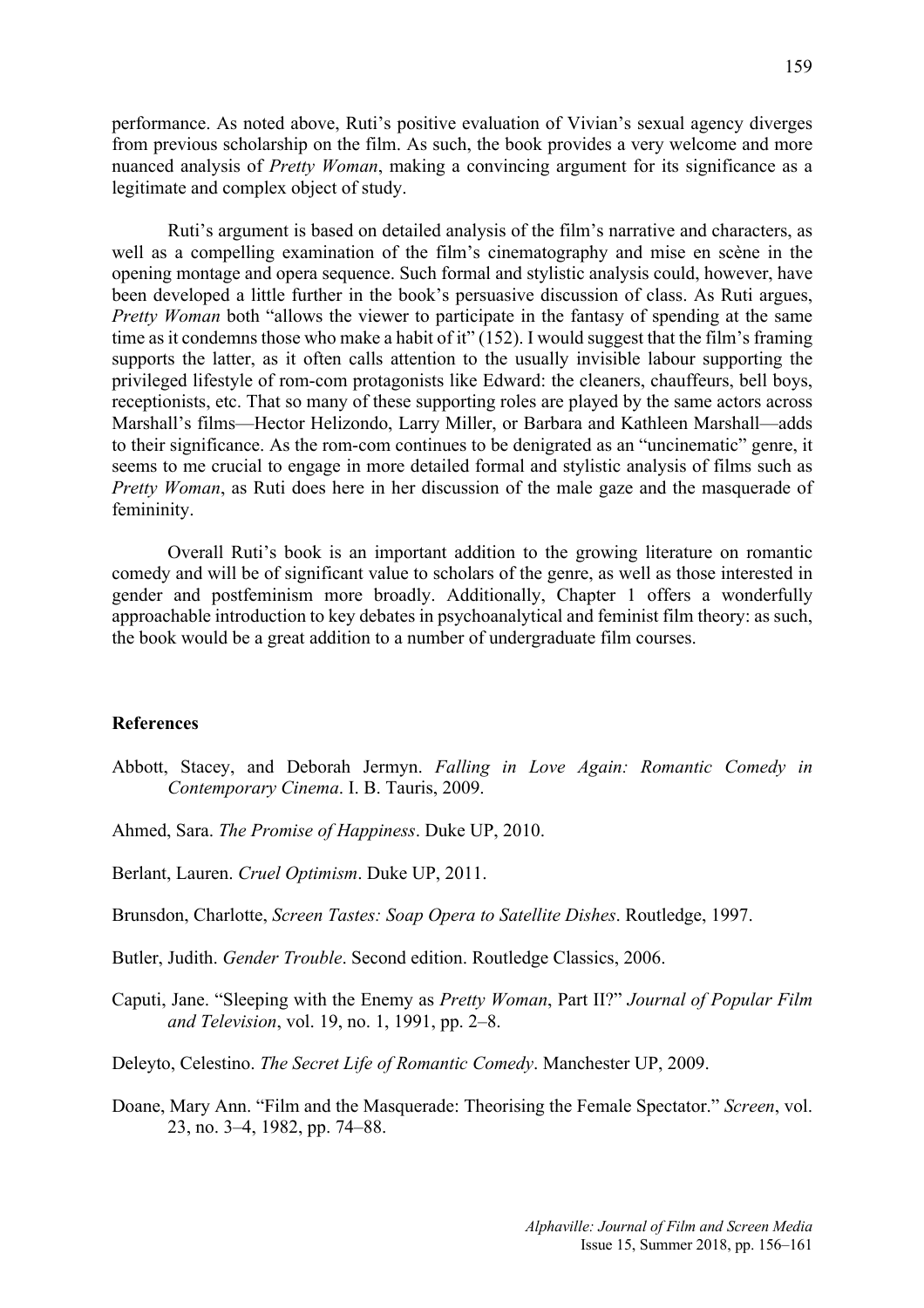160

- Ferriss, Suzanne, and Mallory Young. *Chick Flicks: Contemporary Women at the Movies*. Routledge, 2008.
- Gill, Rosalind, and Christina Scharff. *New Femininities: Postfeminism, Neoliberalism and Subjectivity*. Palgrave Macmillan, 2011.
- Greenberg, Harvey Roy. "*Pretty Woman*'s Co-Opted Feminism." *Journal of Popular Film and Television*, vol. 19, no. 1, 1991, pp. 9–13.
- Grindon, Leger. *The Hollywood Romantic Comedy: Conventions, History and Controversies*. Wiley-Blackwell, 2011.
- Jeffers McDonald, Tamar. *Romantic Comedy: Boy Meets Girl Meets Genre*. Wallflower, 2007.
- Madison, D. Soyini. "*Pretty Woman* Through the Triple Lens of Black Feminist Spectatorship: The Politics of Film, Gender, and Culture." *From Mouse to Mermaid: The Politics of Film, Gender, and Culture*, edited by Elizabeth Bell, Lynda Haas, and Laura Sells, Indiana UP, 1995, pp. 224–35.
- Mulvey, Laura. "Visual Pleasures and Narrative Cinema." *Screen*, vol. 16, no. 3, 1975, pp. 6– 18.
- Neale, Steve. "The Big Romance or Something Wild? Romantic Comedy Today." *Screen*, vol. 33, no. 3, 1992, pp. 284–99.
- Negra, Diane. "Structural Integrity, Historical Reversion and the Post-9/11 Chick Flick." *Feminist Media Studies*, vol. 8, no. 1, 2008, pp. 51–68.
- *Pillow Talk*. Directed by Michael Gordon, Universal Pictures, 1959.
- *Pretty Woman*. Directed by Garry Marshall, Touchstone Pictures, 1990.
- Radner, Hilary. *Neo-Feminist Cinema: Girly Films, Chick Flicks, and Consumer Culture*. Routledge, 2011.
- ---. "Pretty Is as Pretty Does: Free Enterprise and the Marriage Plot." *Film Theory Goes to the Movies*, edited by Jim Collins, Hilary Radner, and Ava Preacher Collins, Routledge, 1993, pp. 56–76.
- Schreiber, Michele. *American Postfeminist Cinema: Women, Romance and Contemporary Culture*. Edinburgh UP, 2014.
- Sherman, Yael. "Neoliberal Femininity in Miss Congeniality." *Feminism at the Movies: Understanding Gender in Contemporary Popular Culture*, edited by Hilary Radner and Rebecca Stringer, Routledge, 2011, 80–92.

*When Harry Met Sally...* Directed by Rob Reiner, Castle Rock Entertainment, 1989.